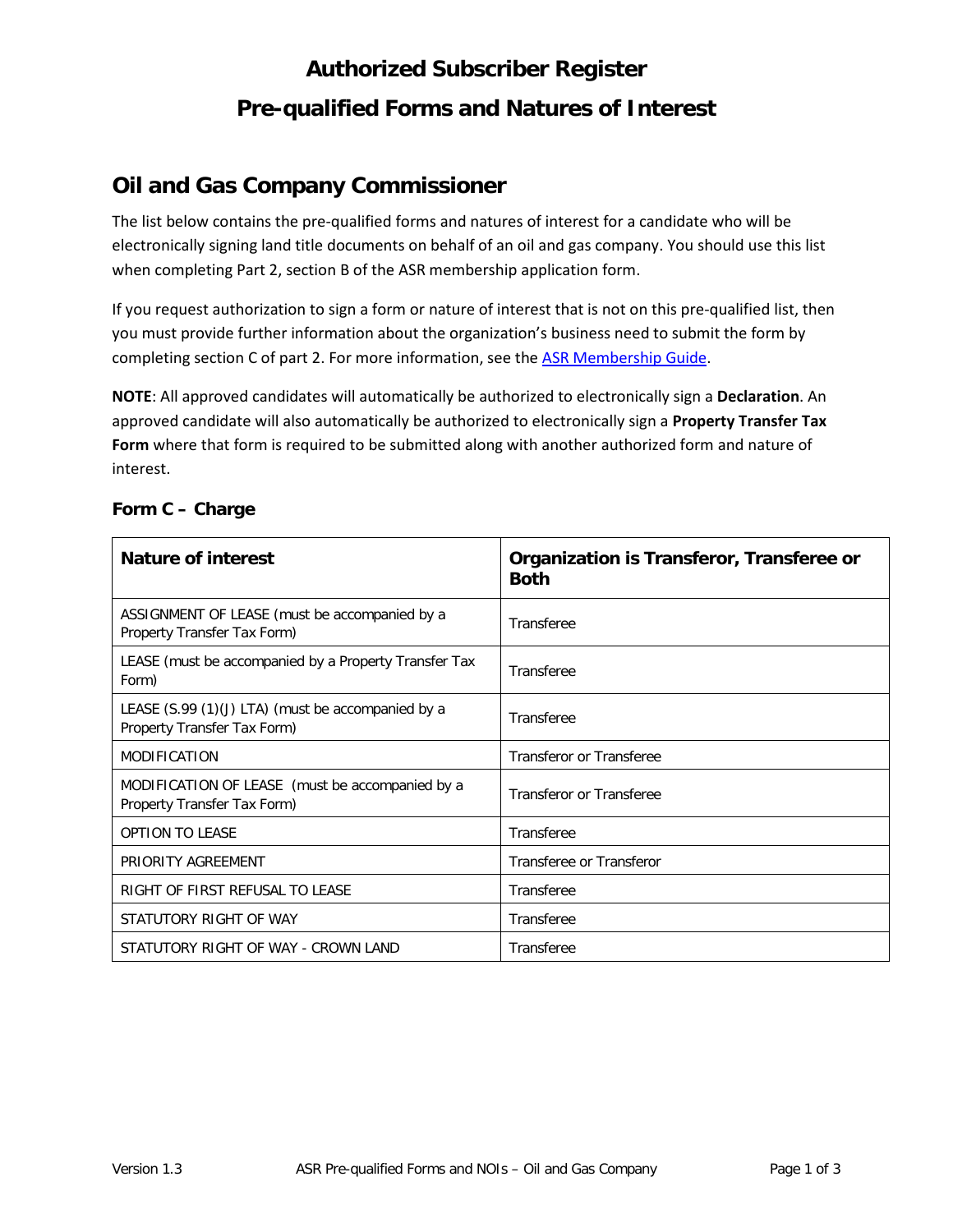## **Authorized Subscriber Register**

## **Pre-qualified Forms and Natures of Interest**

#### **Form C – Release**

| <b>Nature of interest</b>               | Organization is Transferor, Transferee or<br><b>Both</b> |
|-----------------------------------------|----------------------------------------------------------|
| <b>LEASE</b>                            | Transferor                                               |
| <b>MODIFICATION</b>                     | Transferor                                               |
| PRIORITY AGREEMENT                      | Transferor                                               |
| RIGHT OF FIRST REFUSAL TO LEASE         | Transferor or Transferee                                 |
| RIGHT TO ACQUIRE STATUTORY RIGHT OF WAY | Transferor                                               |
| STATUTORY RIGHT OF WAY                  | Transferor                                               |

#### **Form 17 – Fee Simple**

| <b>Nature of Interest</b> | Organization is Transferor, Transferee or<br><b>Both</b> |
|---------------------------|----------------------------------------------------------|
| CHANGE OF ADDREESS        | Transferee                                               |

#### **Form 17 – Charge, Notation or Filing**

| <b>Nature of Interest</b>                       | Organization is Transferor, Transferee or<br><b>Both</b> |
|-------------------------------------------------|----------------------------------------------------------|
| APPLICATION FOR DUPLICATE OF INDEFEASIBLE TITLE | Transferee                                               |
| CERTIFICATE OF CHARGE                           | Transferee                                               |
| CHANGE OF ADDRESS                               | Transferee                                               |

#### **Form 17 – Cancellation of Charge, Notation or Filing**

| <b>Nature of Interest</b>           | Organization is Transferor, Transferee or<br><b>Both</b> |
|-------------------------------------|----------------------------------------------------------|
| MODIFICATION                        | Not Applicable                                           |
| PETROLEUM AND NATURAL GAS ACT ORDER | Not Applicable                                           |
| PRIORITY AGREEMENT                  | Not Applicable                                           |